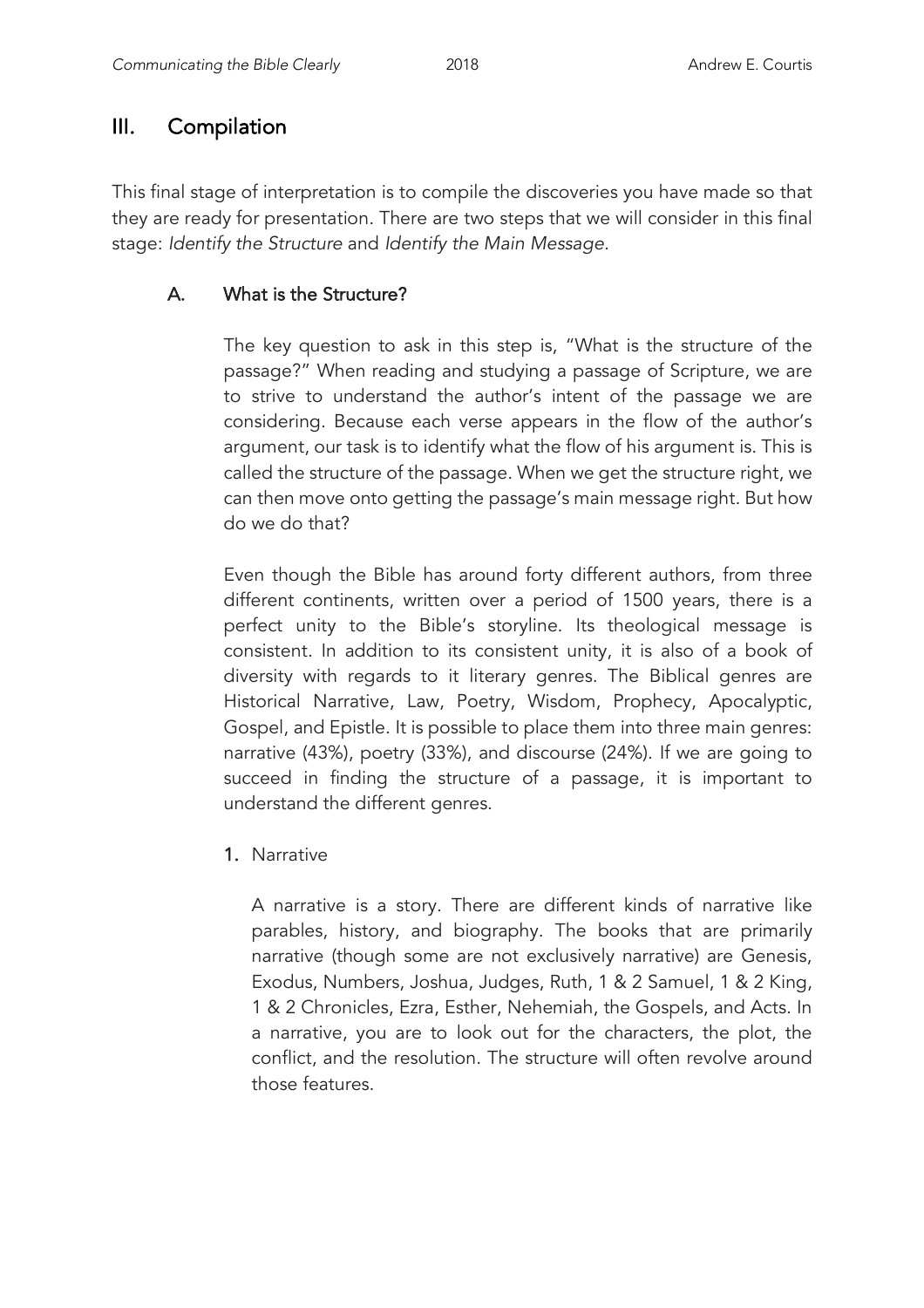| Daniel 5 |                                                                                                                                                    |      | John 11                                                                                                                                      |
|----------|----------------------------------------------------------------------------------------------------------------------------------------------------|------|----------------------------------------------------------------------------------------------------------------------------------------------|
|          | Belshazzar has a feast that completely<br>disregarded the Lord God and<br>focussed on satisfying himself. (5:1-<br>12)                             | I.   | In this first section Jesus is informed<br>about Lazarus' illness and Jesus<br>demonstrates His control of the<br>situation $(11:1-16)$      |
| ΙΙ.      | After God interrupts the party by<br>writing on the wall, Daniel interprets<br>the writing on the wall and predicts<br>Belshazzar's fall (5:13-31) | II.  | In this next section, we see a<br>demonstration of the care Jesus<br>showed toward Mary and Martha in<br>the midst of their grief (11:17-37) |
|          |                                                                                                                                                    | III. | this<br>final<br>In.<br>section<br>Jesus<br>His<br>demonstrates<br>by<br>power<br>commanding Lazarus to come out of<br>the grave (11:38-44)  |

### EXAMPLES FROM NARRATIVE

### 2. Poetry

In poetic literature, you need to look for things like stanzas and parallelisms. A stanza is a unit or section in the passage defined by the subject or literary marker. Parallelisms are the most frequent features in poetic literature. A parallelism "involves not so much a rhythm of words and vowels, but a rhythm of thoughts". <sup>1</sup> Parallelism "is a literary pattern that states an idea in one line and focuses more closely on the same idea in the following line, either repeating the thought in different terms or focusing on the thought more specifically". 2

<sup>&</sup>lt;sup>1</sup> R. C. Sproul, *Knowing Scripture*, Intervarsity Press, 1978, p. 85

<sup>2</sup> C. Hassell Bullock, *Encountering the Book of Psalms*, Baker Books, 2001, p. 36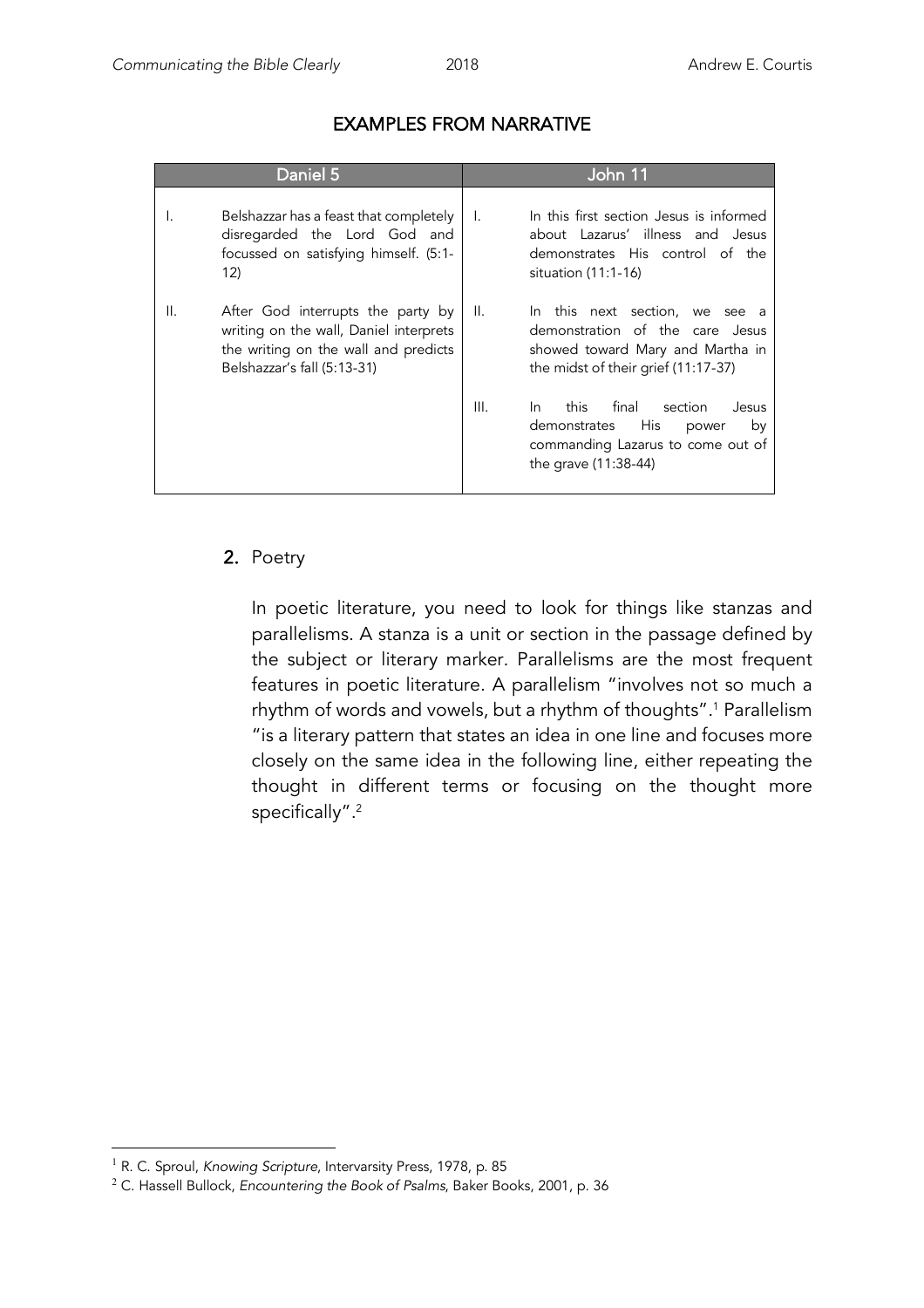| Psalm 19 |                                                                                                                           |                 | Psalm 84                                                                                                                                                      |
|----------|---------------------------------------------------------------------------------------------------------------------------|-----------------|---------------------------------------------------------------------------------------------------------------------------------------------------------------|
|          | In the first section of this psalm, David<br>discusses how God reveals Himself to us by<br>means of His creation (19:1-6) | I.              | In the first stanza of the psalm the author<br>declares his longing to praise God (84:1-<br>4)                                                                |
|          | II. In this section of the psalm David discusses<br>the way God reveals Himself to us in His<br>Word (19:7-14)            | $\mathbf{II}$ . | In the second stanza, the author describes<br>the blessing for those making their<br>journey to the temple with the purpose of<br>worship and praise (84:5-8) |
|          |                                                                                                                           | III.            | In the final stanza, the author describes<br>the blessing of God's protection and<br>provision in the life of His people (84:9-12)                            |

# EXAMPLES OF STRUCTURE

#### 3. Discourse

Discourse is spread throughout Scripture and is found in portions of most books. The New Testament Epistles are primarily discourse. Discourse contains a logical style. The best way to find the structure in discourse is to write summary statements about each verse. You will notice that in some passages the ideas or themes in some consecutive verses relate to each other. So, what you need to do is group them together.

### EXAMPLES OF STRUCTURE IN DISCOURSE

|      | Romans 5:12-21                                                                                                       |      | 2 Peter 1:3-11                                                                                                                             |
|------|----------------------------------------------------------------------------------------------------------------------|------|--------------------------------------------------------------------------------------------------------------------------------------------|
| Ι.   | Paul rejoices because of the spiritual  I.<br>blessings that changing our present<br>our standing before God (5:1-2) |      | In this first section, Peter writes about what<br>God grants His people so that they will<br>grow in $Him(1:3-4)$                          |
| II.  | Paul rejoices in his sufferings because<br>they lead to a pathway that ends in<br>glory (5:3-8)                      | III. | In this section, Peter provides a list of<br>qualities that flow out of the truths<br>previously mentioned. (1:5-7)                        |
| III. | In the third section, Paul rejoices III.<br>because of the blessings of our<br>salvation in Christ (5:9-11)          |      | In this final section, Peter lists the benefits<br>that come as a result of the qualities he<br>mentioned in the previous section (1:8-11) |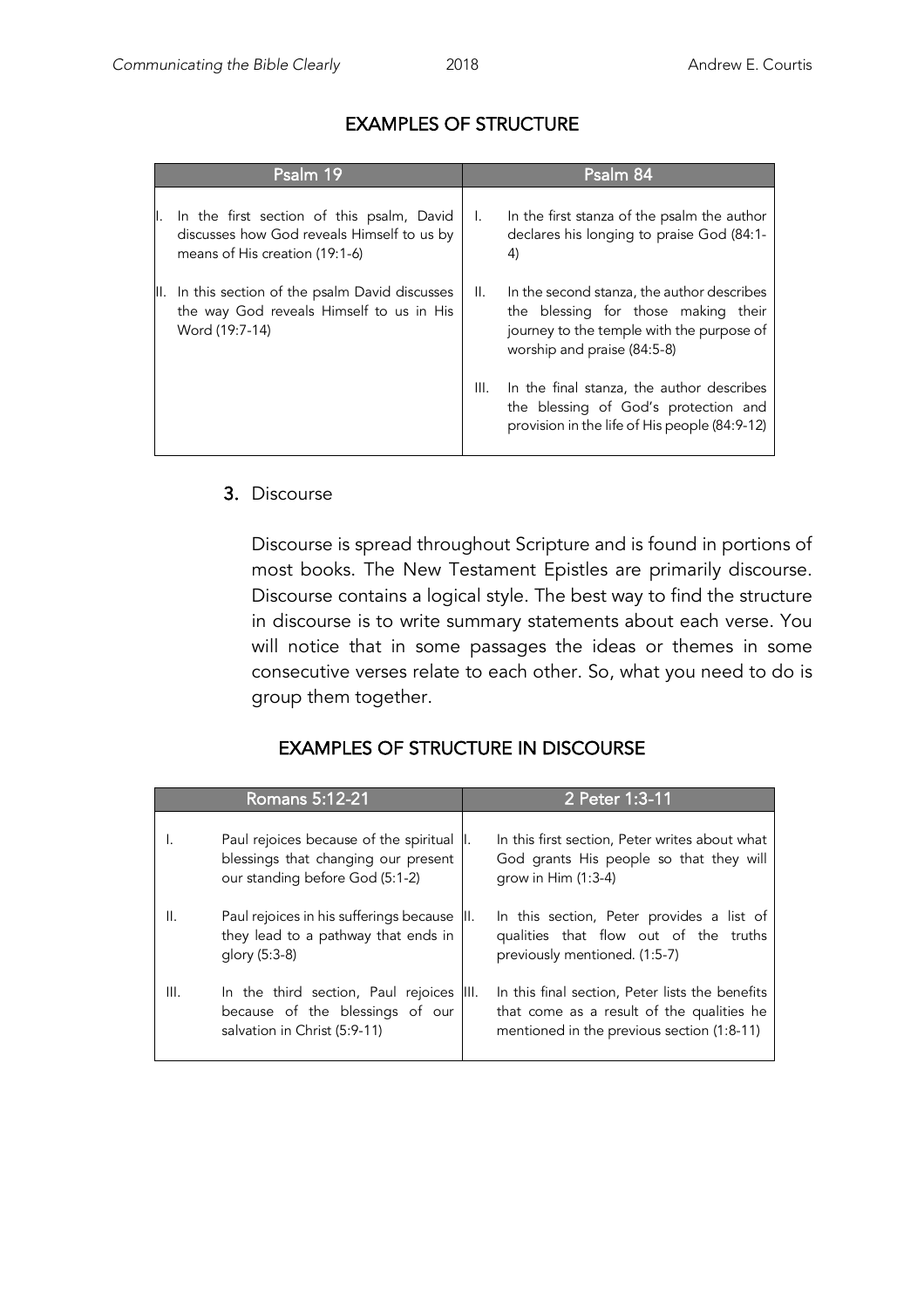### B. What is the Main Message?

After you have taken time to carefully consider the passage, it is now your task to find out the main message of the passage. There are different ways this can be done and there are different names people use for this sentence like "the bid idea", "the main theme", "the proposition". How do you identify the main message? The first step in identifying the main message is, to begin with, the question, "what is this passage saying?" Try to answer this question with only one sentence. At this stage, don't worry too much about how readable or quotable your simple sentence is of the main message. The key here is to simply state what the author is communicating based on the structure you have observed and compiled. Below are some examples of writing the main message of the previously mentioned passages.

| Daniel 5                                        | John 11                                        |
|-------------------------------------------------|------------------------------------------------|
| In this chapter, we learn that even though      | In this passage, we will observe three actions |
| Belshazzar enjoyed the pleasures of life, God's | that Jesus demonstrated at a time of grief and |
| judgment is certain.                            | sadness                                        |
| Psalm 19                                        | Psalm 84                                       |
| In this Psalm, we learn about two different     | Three times in this Psalm the author declares  |
| ways God reveals Himself to us. One is          | the words, "How blessed" (84:4, 5, and 12).    |
| through creation and the other is through His   | These three stanzas reveal the blessed results |
| Word.                                           | of a believer's longing for the Lord.          |
| Romans 5:12-21                                  | 2 Peter 1:3-11                                 |
| In this passage, we learn that the blessings    | Peter instructs his readers on how they can    |
| that flow out of being justified cause Paul to  | grow spiritually by reminding them of what     |
| rejoice on three occasions (5:2, 3, 11).        | God has given them.                            |

## EXAMPLES OF WRITING THE MAIN MESSAGE

Once you have rightly identified the main message, everything else in the passage should support this theme. On the next page is a chart for you to fill in using the same sample passage (1 John 2:15-17) used in previous lessons for observation.